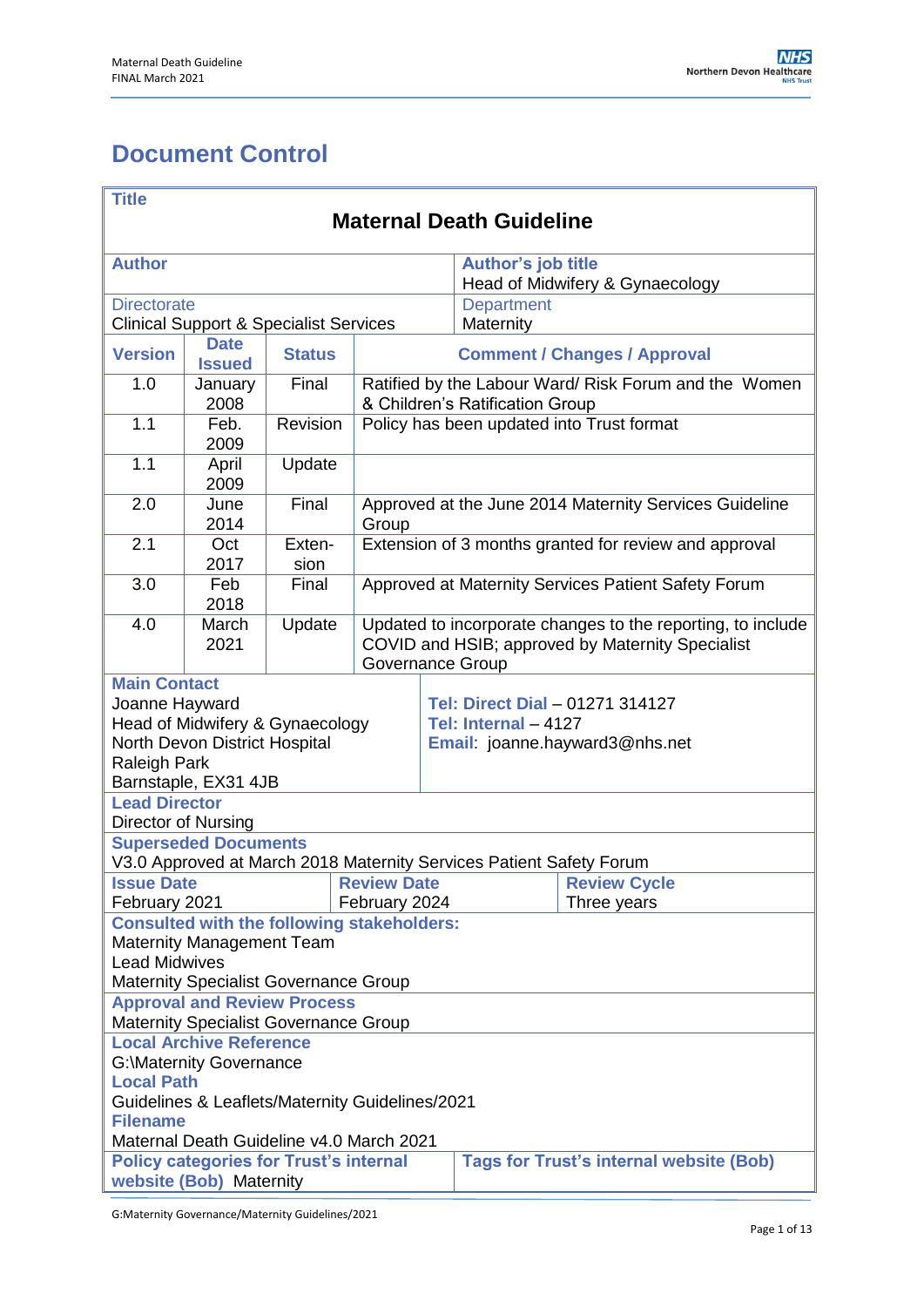## **CONTENTS**

|  | 5. Monitoring Compliance with and the Effectiveness of the Guideline  10 |  |  |
|--|--------------------------------------------------------------------------|--|--|
|  |                                                                          |  |  |
|  |                                                                          |  |  |
|  |                                                                          |  |  |
|  |                                                                          |  |  |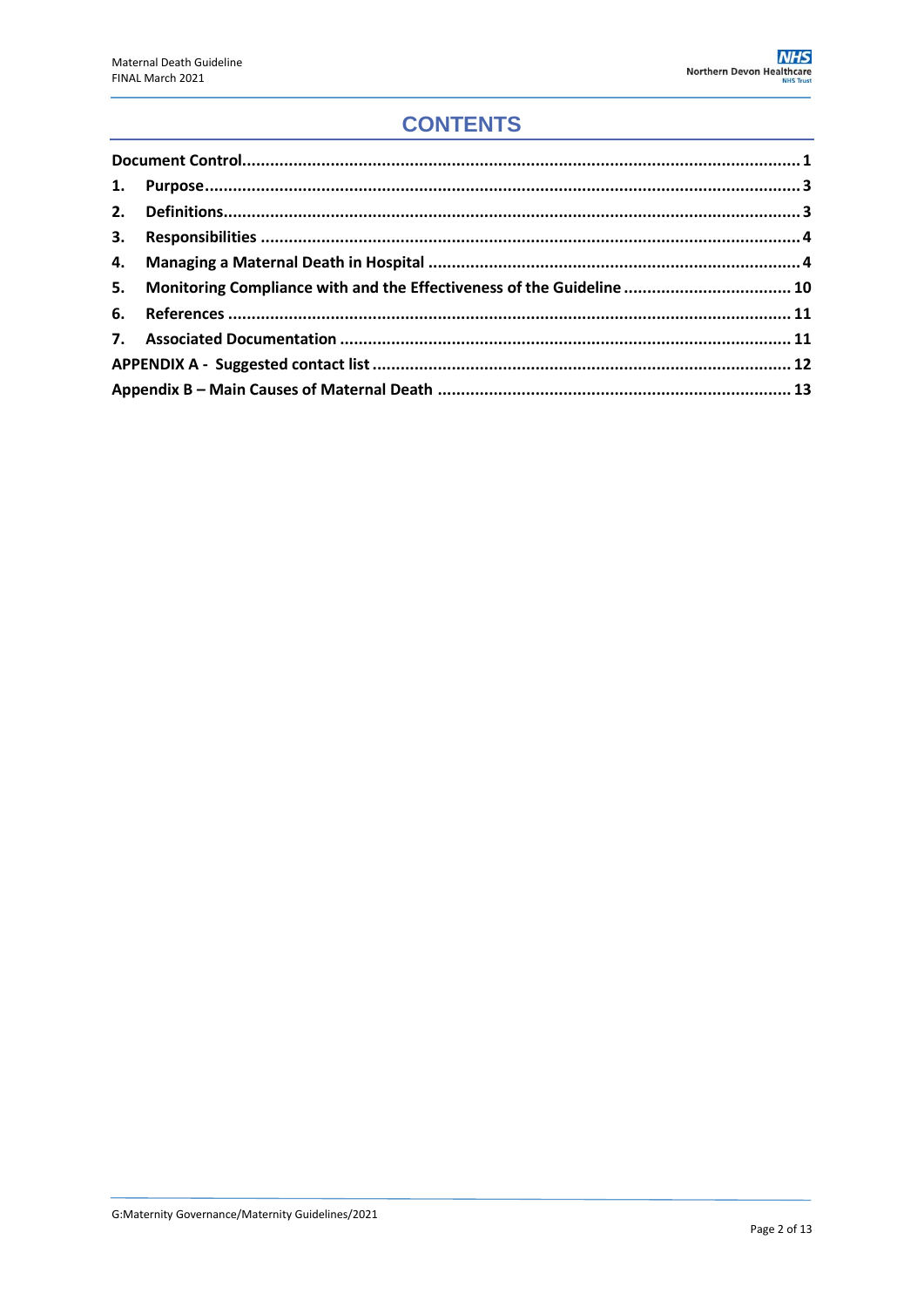### <span id="page-2-0"></span>**1. Purpose**

**1.1.** The purpose of this guideline is to assist healthcare professionals to ensure effective management in the rare event of a maternal death.

Health professionals who are involved in providing both primary and secondary care play an important role in participating in the on-going national confidential enquiries via MBRRACE-UK\* (Mothers and Babies: Reducing Risk through Audits and Confidential Enquiries across the UK) firstly by recognising that a maternal death has occurred, and secondly by ensuring that the appropriate people have been notified in order that an investigation can take place and any learning outcomes identified and disseminated throughout the Trust.

It is a statutory requirement that all health professionals provide information and participate in confidential enquires such as MBRRACE-UK which provides an overview of the numbers and causes of maternal deaths in the United Kingdom. The collated and anonymised information will highlight where improvements in clinical practice or service provision may help to prevent future deaths.

The aims of MBRRACE-UK are to provide robust information to support the delivery of safe, equitable, high quality, patient centred maternal, newborn and infant health services. The MBRRACE-UK is a secure web-based electronic data collection system which operates through the NHS N3 gateway.

The policy applies to all relevant Trust staff involved in a Maternal Death.

Implementation of this policy will ensure that:

- All staff involved in a Maternal Death have access to best practice guidance on the principles of managing a maternal death.
- **N.B. Health Records** It is vital that as soon as a maternal death is identified, the health records are located and maintained in a secure place and that the health records and any fetal monitoring including cardiotocographs/CTGs are scanned/photocopied.

## <span id="page-2-1"></span>**2. Definitions**

### **Maternal Death**

The definition of maternal death is the death of a woman during pregnancy or up to one year after delivery. Women who die up to 42 days from delivery are those used in the international statistics (see table below). Women can die from direct causes related to pregnancy or from indirect causes such as preexisting medical conditions, other illnesses and suicide, (MBRRACE, 2017)

Please see Appendix B for main causes of maternal death.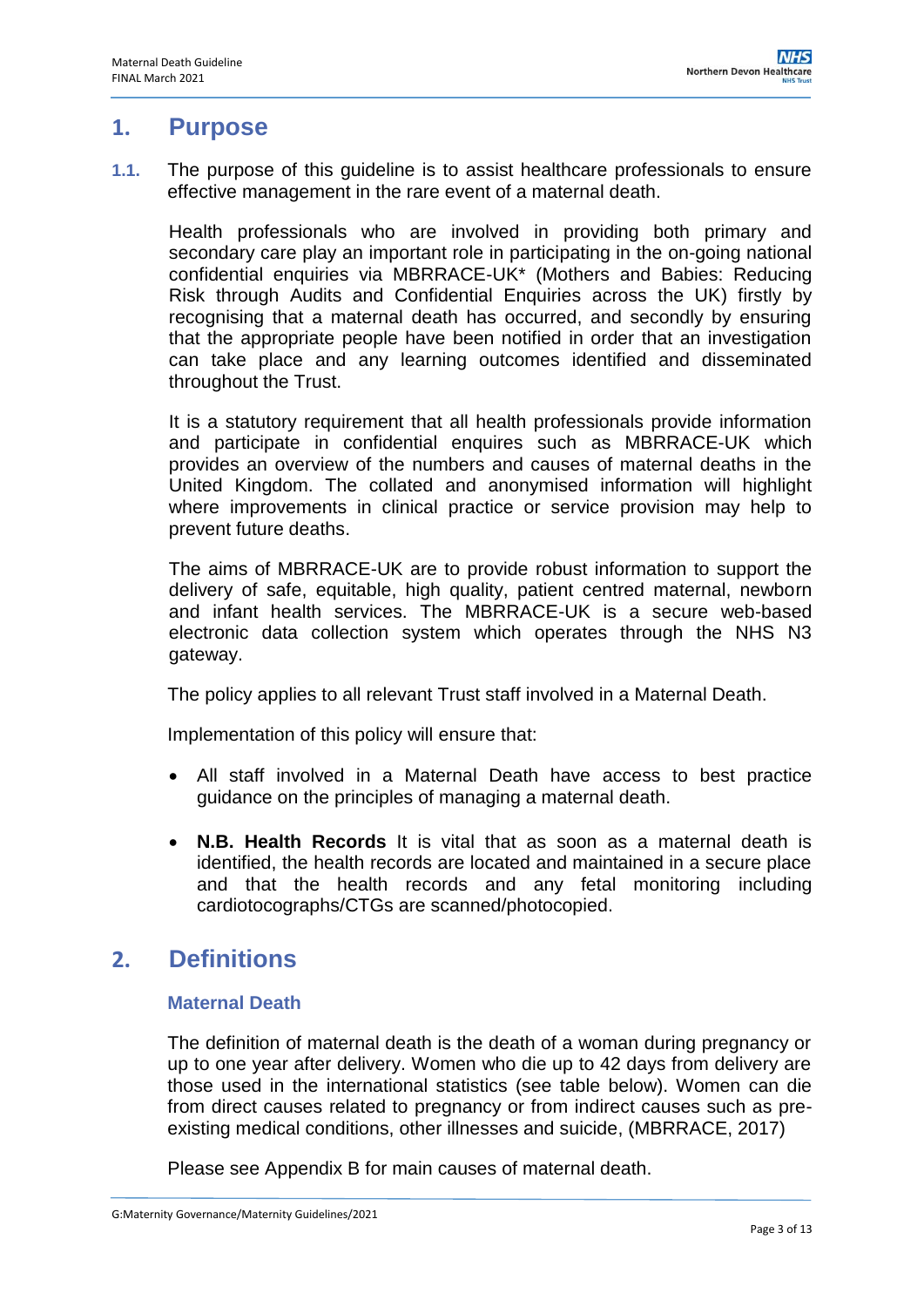The following deaths should be reported, as soon as possible after the death has occurred to MBRRACE-UK including place of residence of the woman at the time of her death:

- All Direct maternal deaths: deaths during pregnancy or within 42 days of delivery, termination or abortion resulting from obstetric complications of the pregnancy state (pregnancy, labour and puerperium), from interventions, omissions, incorrect treatment, or from a chain of events resulting from any of the above. The 42 day limit is an internationally recognised standard.
- All Indirect maternal deaths: deaths during pregnancy or within 42 days of delivery, termination or abortion resulting from previously existing disease, or disease that developed during pregnancy and which was not due to direct obstetric causes, but which was aggravated by the physiological effects of pregnancy e.g. cardiac disease.
- Coincidental (previously called Fortuitous) deaths: deaths during pregnancy or within 42 days of delivery, termination or abortion that occur from unrelated causes which happen to occur in the pregnancy, or puerperium, i.e. some malignancies, domestic violence, road traffic accidents, etc.
- In addition, the following deaths should be notified if they occur from 42 days to 12 months following delivery, termination or abortion:
- Direct deaths (see above)
- Indirect deaths e.g. peri-partum cardiomyopathy
- Deaths due to suicide

## <span id="page-3-0"></span>**3. Responsibilities**

Individual responsibilities set out in Section 4.

## <span id="page-3-1"></span>**4. Managing a Maternal Death in Hospital**

See Appendices A and B

### **Immediate Actions:**

Contact (if not already present)

- Consultant Obstetrician ('on call' if out of hours)
- Lead Midwives ; Manager on call ('on call' if out of hours)
- Head of Midwifery (or Deputy in their absence)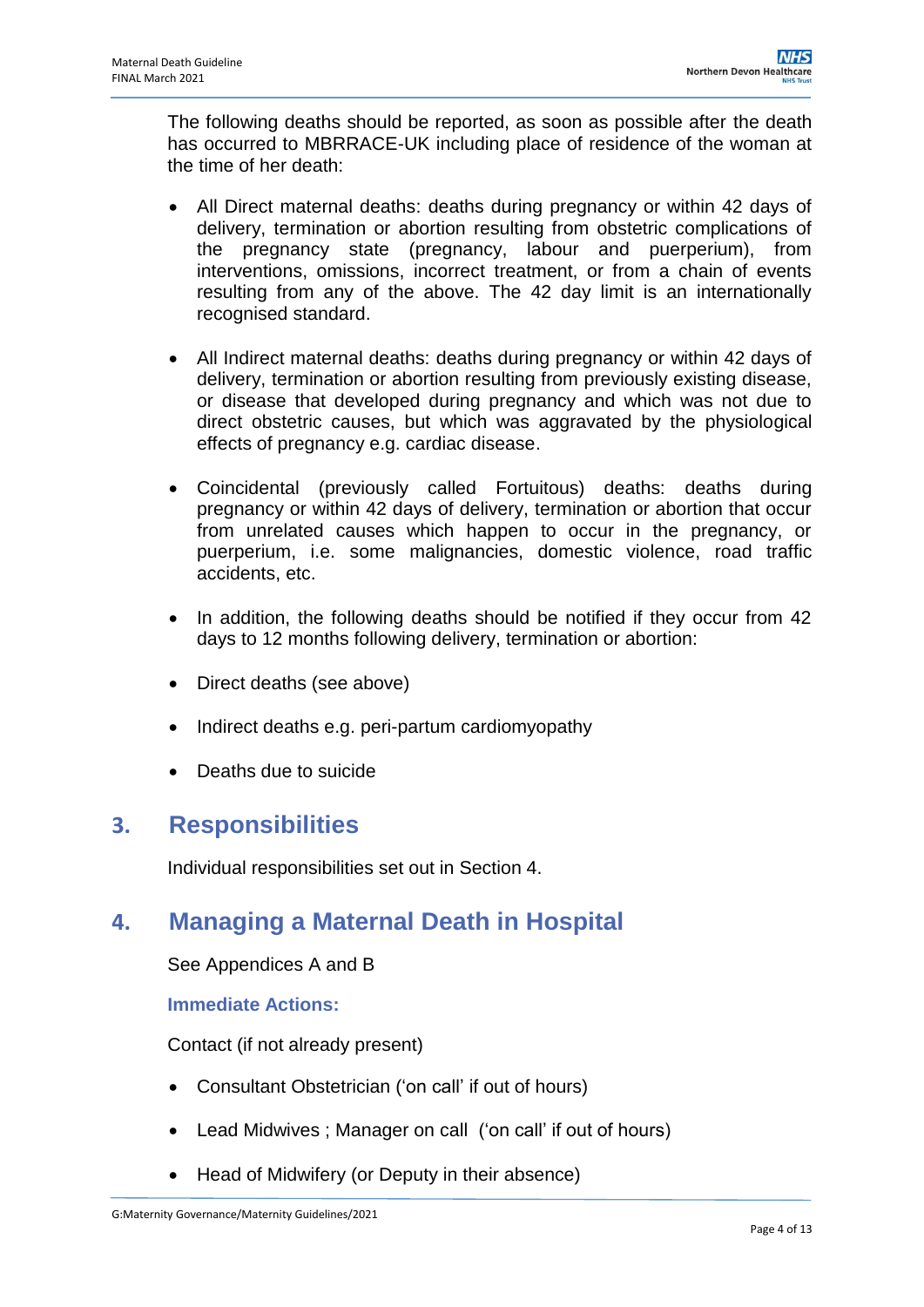- Clinical Site manager/Duty Manager and Executive on-call for North Devon District Hospital via bleep 500
- Inform relatives/next of kin if not present, allow relatives / ext of kin time with the deceased if they wish, however the body should be removed to the mortuary as soon as this is possible. Relatives/next of kin may then visit the mortuary to view.
- Offer to call chaplain/religious advisor as appropriate.
- Address (as appropriate).
- Care for the baby.
- Support for staff.

As soon as possible in office hours: cascade the information to the following:

- Consultant Obstetrician involved informs the Consultant in charge of the woman's care
- Inform the Associate Director of Operations, Clinical Support & Specialist Services Division
- Inform the Lead Clinician
- Clinical lead for Maternity Risk

The Senior Midwife will act as the co-ordinator and will inform:

- The Head of Midwifery
- Lead Midwife for area
- Clinical Risk lead
- Head of Quality and Safety
- Legal Affairs Manager

#### **Health Records**

Clinical Risk Manager or Lead Midwife or Manager on Call (if out of hours) will scan/photocopy the health records and CTG as soon after as is possible and store in a secure place (before the health records are sent to Bereavement Office or Coroner by the Pathologist until the post-mortem is completed).

#### **Point of Contact**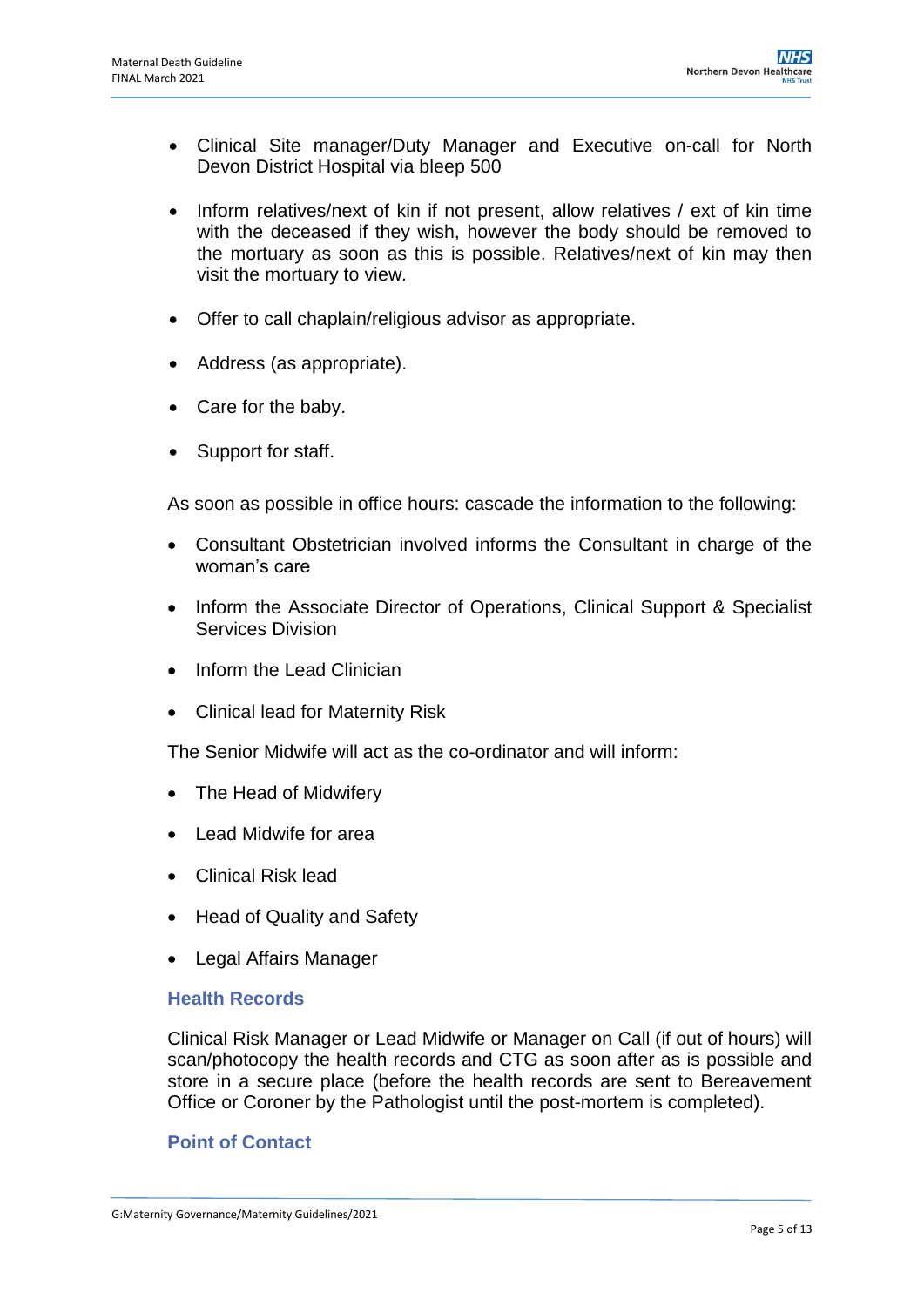An experienced member of staff should be nominated to act as the main point of contact for the woman's family to prevent any conflicting information being given.

### **Consultant Obstetrician**

It is good practice for the Consultant Obstetrician to notify the Coroner's Office of all maternal deaths and to document this in the health records and to advise the Coroner if:

- cause of death is unknown
- death has occurred during or shortly after an operation
- death had occurred before recovery from an anaesthetic
- death has occurred following an abortion
- death was unnatural or from violence or neglect

#### **Clinical team;**

Inform the Mortuary.

 See Trust policies for dying and bereaved, found on the Trust intranet (BOB). Carry out Last Offices (see policies for different cultures/religions and if it is to be a Coroner's case).

Any device must remain in situ e.g. urinary catheter, cannula, ET tube etc. Retain all equipment used in the resuscitation, noting the specific ID numbers of each piece of non-disposable equipment and (where possible) setting this equipment aside for review by appropriate staff before it is used again.

List property according to Property Policy

Complete and attach death notice and infection status label

Contact Bereavement Services

Give next of kin Trust bereavement leaflet/information/contact details

Ensure all documentation is completed as fully as possible

Report death on DATIX. This will initiate an internal 72 hour review and an external (HSIB) review of care

Inform GP and Health Visitor

Inform Team Midwife

**Post Mortem**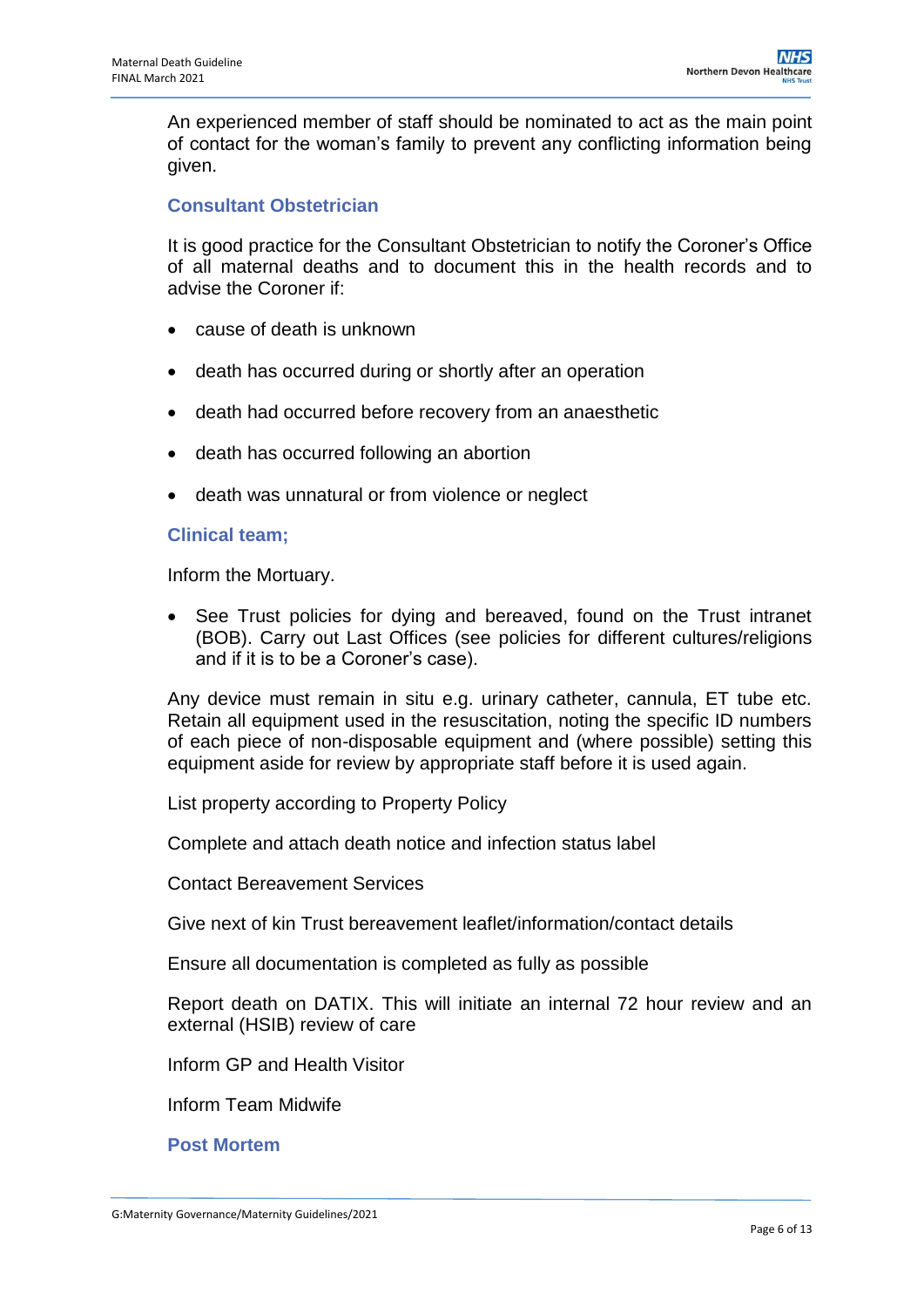The Mortuary Department should be informed that a maternal death has occurred and to expect the patient. The Mortuary Attendant may inform the Pathologist on-call. If not, it will be the responsibility of the woman's (patient) named Consultant Obstetrician to do so. A post-mortem should be undertaken in order to confirm the cause of death.

The Consultant Obstetrician present should seek permission for a postmortem from the woman's next of kin. If the cause of death is unknown, the Coroner is informed and he/she will be responsible for ordering a postmortem.

Hospital Post-Mortem; A medical cause of death certificate has to be signed, based on the best available evidence, before a hospital post-mortem can be carried out.

#### **Care of Baby**

If the baby is born alive he/she should be cared for until he/she is fit for discharge and arrangements have been confirmed as to whom will care for him/her.

In the event of the baby dying in-utero, the following should be taken into consideration.

The baby is not defined as a stillbirth in this instance, even when removed from its dead mother at post-mortem. This is because the post-mortem is being carried out on the mother rather than the baby. Therefore, registration of a baby, in these circumstances over 24 week's gestation, as a death is not legally required. However, consideration must be shown to the wishes of the family.

A medical practitioner may issue a medical cause of death certificate for the dead baby, as stillborn.

As the majority of Pathologists will tend to remove the baby from the woman's uterus at post-mortem, it is sensible for the stillbirth/neonatal death procedure to be followed whether the baby is to be registered as a death or not.

The normal MBRRACE-UK alerting procedure should also be followed.

### **Support for the Family**

There may be occasions when the next of kin or family may not be able to care for the baby and therefore contact should be made with Social Services with regards to a plan of care as soon as possible and document in the baby's health records. Until a plan is agreed liaise with the Special Care Baby Unit regarding caring for baby in the interim.

### **Safeguarding**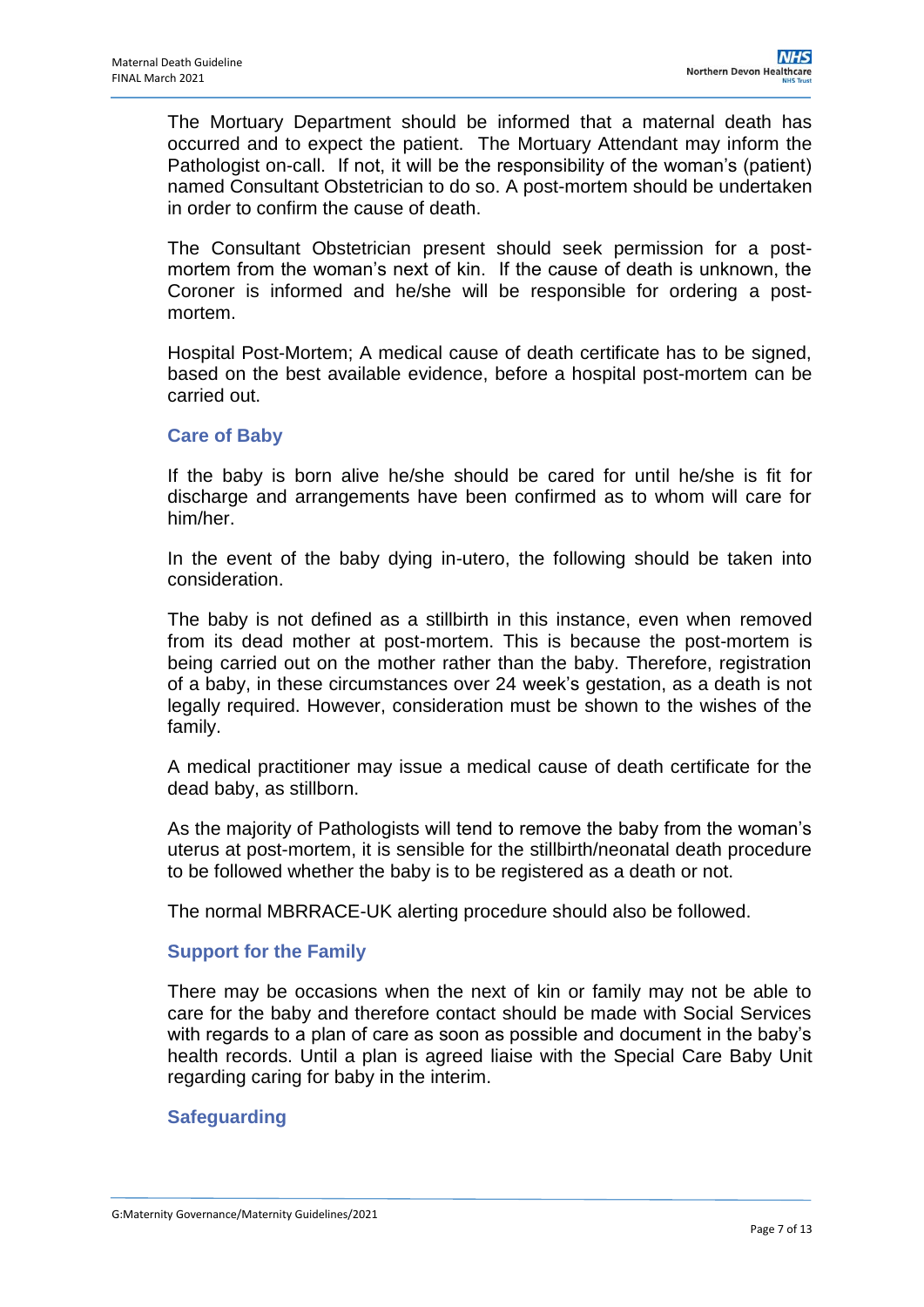If there are any concerns regarding safeguarding in relation to the circumstances of the woman's death and/or in relation to the baby's care, please inform the Named Midwife or Named Nurse for Safeguarding. For out of hours, contact the Duty Manager via bleep 500.

**Notification of Maternal Death when a Woman is not Directly Receiving Maternity Care**

Women whose deaths are classified as a 'maternal death' may not be directly receiving obstetric care as they may have been admitted to other areas in the Trust.

In these cases it is the responsibility of the other area/ward/division involved to ensure that the Head of Midwifery is aware of this event within 24 hours.

#### **Reporting a Maternal Death to Regulatory Organisations**

The Head of Midwifery; Risk Manager or Bereavement Midwife must contact MBRRACE as soon as possible. Ring 01865 289715 and leave a voicemail message with your contact details or alternatively email your contact details to MBRRACE – [uk@npeu.ox.ac.uk.](mailto:uk@npeu.ox.ac.uk)

#### **COVID-19**

Notification of maternal deaths of women with a positive COVID-19 infection is a PRIORITY. Please ensure that this death is notified to MBRRACE via 01865 0289715

Please also ensure that the medical records for this woman are sent as a priority electronically to: orh-tr.mbrrace@nhs.net.

#### **Healthcare Safety Investigation Branch (HSIB)**

The Risk Manager for Maternity must inform the Healthcare Safety Investigation Branch (HSIB) via their investigation Management System (IMS) and ensure a Datix is completed to escalate the investigation process. The Trust will perform a 72 hour review, HSIB will commence a serious investigation.

#### **Support for Staff**

Whether staff are directly involved or are a witness it is quite natural for them to experience a range of responses, including fear, shock, anger, panic, sadness and guilt. This is regardless of their age, role or experience.

Some people become as distressed by their response to the event as by the event itself.

It is recommended that the following are offered/ implemented as soon as possible: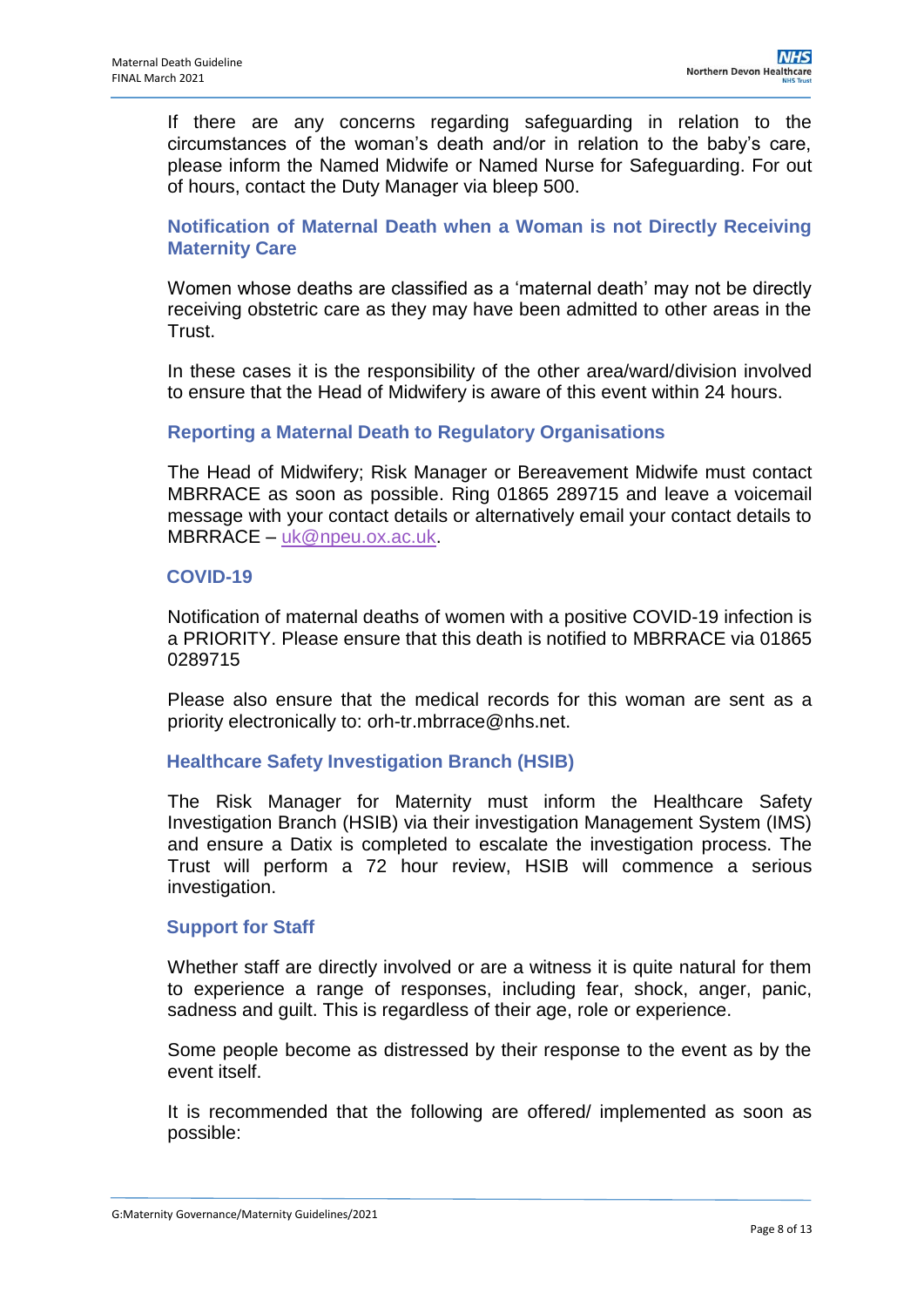### **Multidisciplinary Team Critical Incident Therapeutic De-brief**

When a group of individuals are exposed to a frightening and perplexing situation, they can be affected psychologically in a number of ways. They might feel heightened anxiety, have re-occurring intrusive thoughts or sleep difficulties. They may feel impulses to avoid associated situations or have other reactions which are difficult to predict. A critical incident therapeutic debrief is a structured means of helping individuals who have shared such an experience.

The debriefing is facilitated by an individual who is properly trained in debriefing and has ample experience. A debriefing is a structured and yet flexible process which allows the group an opportunity to explore;

- What happened?
- How people think and feel about it?
- What they need for the future?

De-briefings are informal and therapeutic in design and intent; they are not related to incident reviews which may serve to investigate events and query an individual's response to difficulties.

De-briefings are confidential, and the facilitator will communicate with the referring manager to inform him/her that the debrief has occurred and who attended but no content is passed on.

It is often most therapeutic to hold a debriefing 2-5 days following the event.

Individuals may sometimes feel anxious about attending a debrief and that it may make things worse. This is rarely the case and it is helpful to the group that as many individuals who witnessed/participated in the event do attend.

To organise a debrief – contact Occupational Health on the Trust intranet:

<https://ndht.ndevon.swest.nhs.uk/occupational-health/>

#### **Support for Midwives/Lead Clinicians/Consultants**

Time should also be taken to specifically support the lead staff who managed the event.

#### **Reflective Practice**

Reflective practice sessions can be set up to review actions taken and lessons learnt, advise future practice and identify training and staff follow up requirements. A thorough investigation will automatically identify which members of staff will most benefit from reflective practice sessions.

#### **Staff Counselling and Stress Management Service**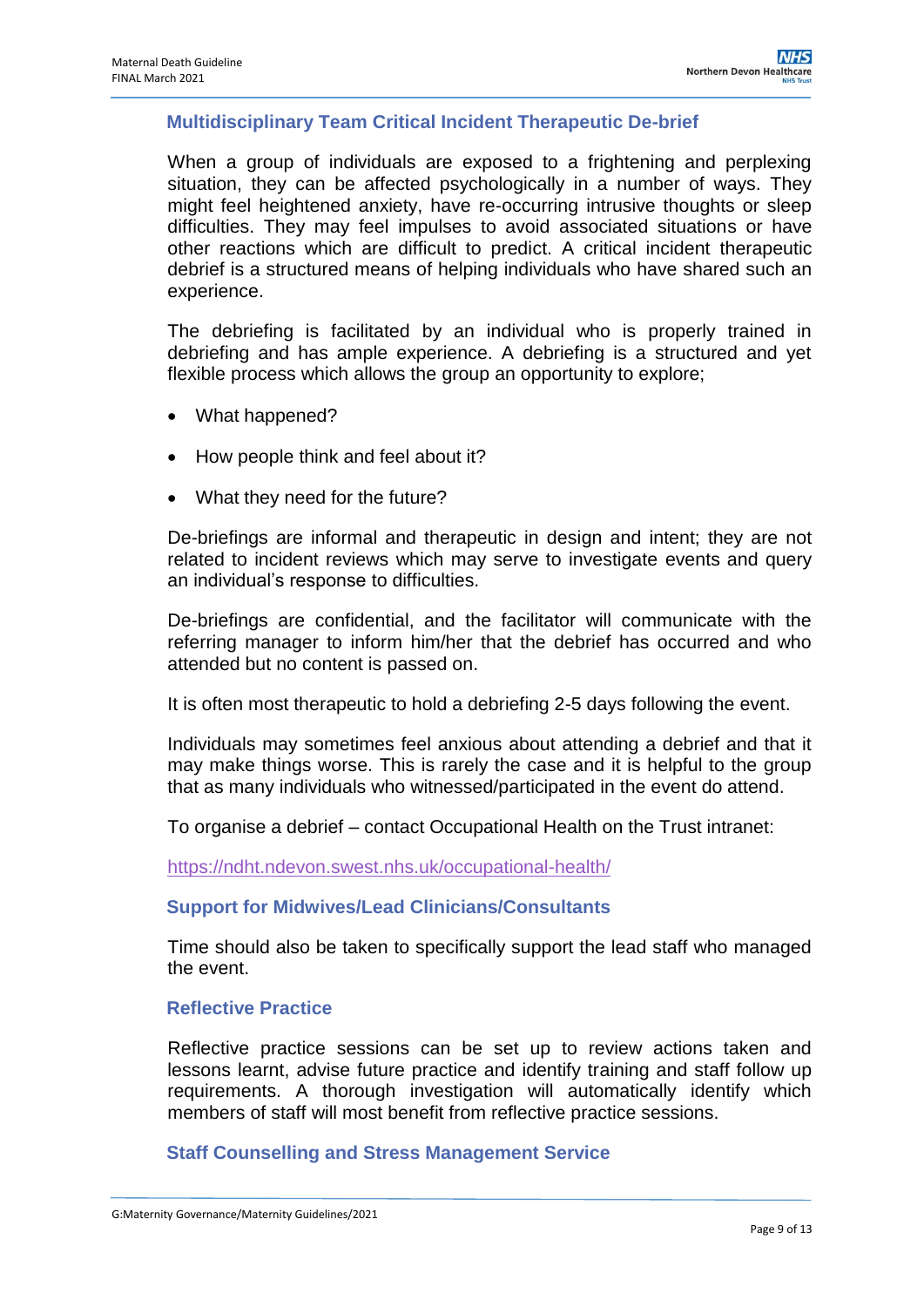The Trust offers a staff counselling and stress management service via Occupational Health (see above for contact details)

Counselling provides a place for people to explore and talk through any concerns with a trained professional. No experience is too trivial to warrant seeking help.

In addition Occupational health can offer stress management workshops to departments/departments.

## <span id="page-9-0"></span>**5. Monitoring Compliance with and the Effectiveness of the Guideline**

**Standards/ Key Performance Indicators**

Key performance indicators comprise:

- Review Reports to MBRRACE
- Review Serious Incidents Requiring Investigation Reports

**Process for Implementation and Monitoring Compliance and Effectiveness**

All maternal deaths are reported externally to MBRRACE and the Clinical Commissioning Group (CCG).

All maternal deaths are reported to Healthcare Safety Investigation Branch (HSIB) who are an independent agency who report all maternal deaths nationally. The completed report will be reviews/approved at the Trust Incident Report Group.

Any learning will be noted and monitored through the Maternity Specialist Governance Group (MSGG Equality Impact Assessment)

| Group                     | <b>Positive</b><br><b>Impact</b> | <b>Negative</b><br>Impact | <b>No</b><br><b>Impact</b> | <b>Comment</b> |
|---------------------------|----------------------------------|---------------------------|----------------------------|----------------|
| Age                       |                                  |                           | х                          |                |
| <b>Disability</b>         |                                  |                           | Χ                          |                |
| Gender                    |                                  |                           | X                          |                |
| Gender Reassignment       |                                  |                           | X                          |                |
| Human Rights (rights to   |                                  |                           | X                          |                |
| privacy, dignity, liberty |                                  |                           |                            |                |
| and non-degrading         |                                  |                           |                            |                |
| treatment), marriage      |                                  |                           |                            |                |
| and civil partnership     |                                  |                           |                            |                |
| Pregnancy                 |                                  |                           | X                          |                |
| Maternity and             |                                  |                           | X                          |                |
| <b>Breastfeeding</b>      |                                  |                           |                            |                |
| Race (ethnic origin)      |                                  |                           | X                          |                |
| Religion (or belief)      |                                  |                           | X                          |                |
| <b>Sexual Orientation</b> |                                  |                           | x                          |                |

G:Maternity Governance/Maternity Guidelines/2021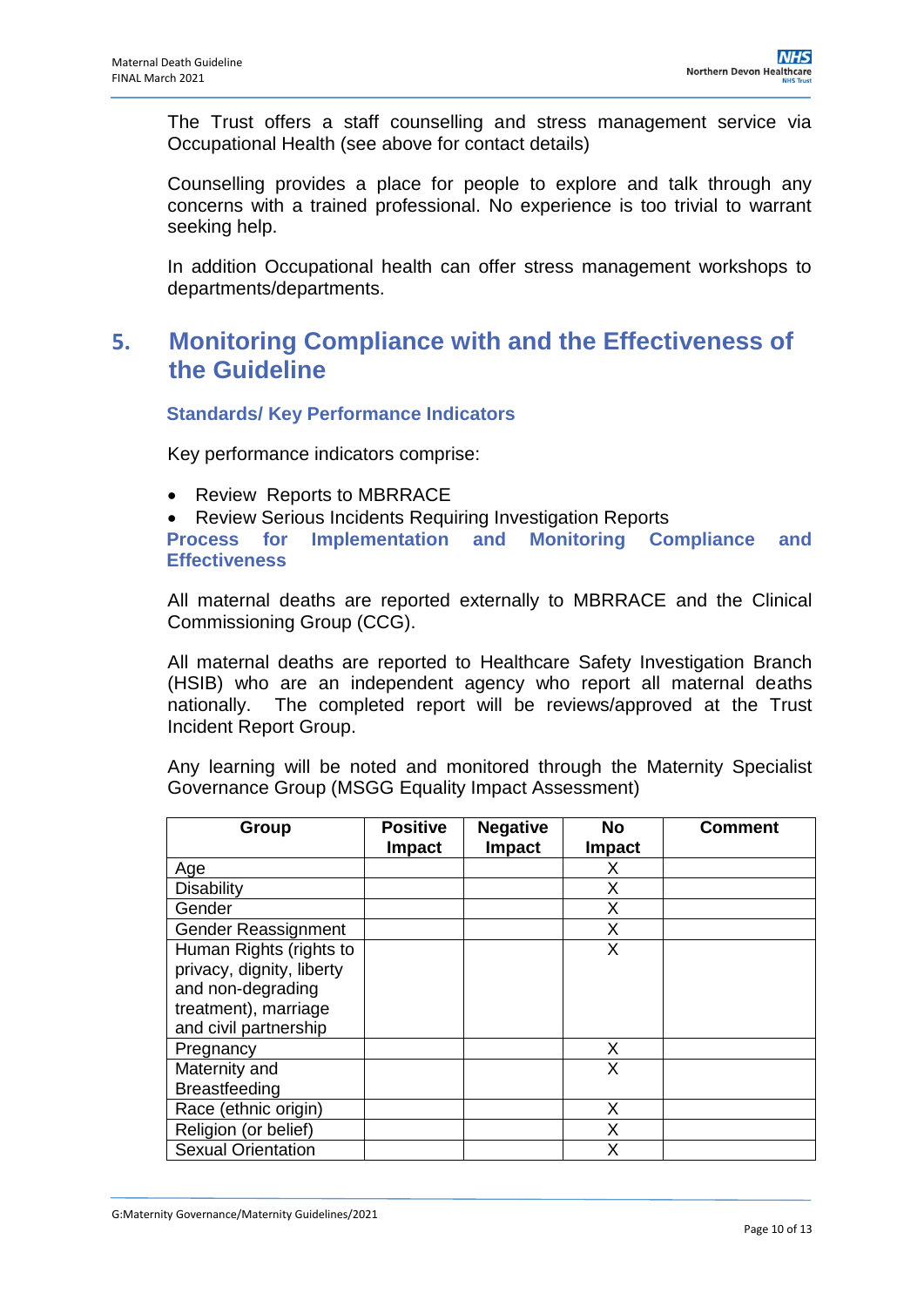### <span id="page-10-0"></span>**6. References**

(Nov 2019) Saving Lives, Improving Mothers' Care Lessons Learned to Inform Maternity Care From the UK and Ireland Confidential Enquiries into Maternal Deaths and Morbidity 2015-17 Confidential Enquiry into Maternal and Child Health, RCOG Press, London

Accessed at MBRRACE-UK [Saving Lives, Improving Mothers' Care, Lessons](https://www.npeu.ox.ac.uk/assets/downloads/mbrrace-uk/reports/MBRRACE-UK%20Maternal%20Report%202019%20-%20WEB%20VERSION.pdf)  [Learned to Inform Maternity Care](https://www.npeu.ox.ac.uk/assets/downloads/mbrrace-uk/reports/MBRRACE-UK%20Maternal%20Report%202019%20-%20WEB%20VERSION.pdf)

## <span id="page-10-1"></span>**7. Associated Documentation**

Last Offices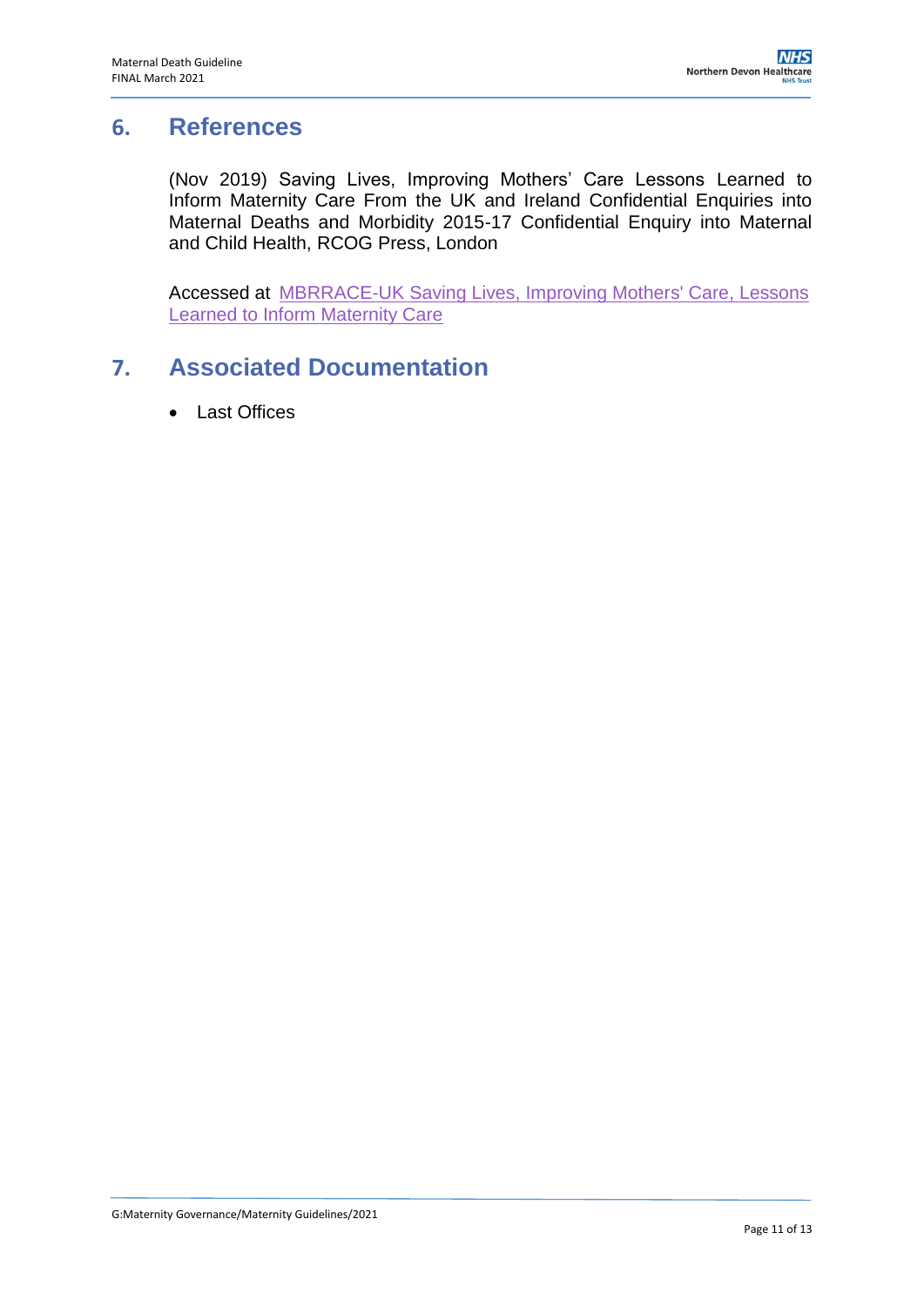## <span id="page-11-0"></span>**APPENDIX A - Suggested contact list**

| Name                              | Contact           | Date and time | signature |
|-----------------------------------|-------------------|---------------|-----------|
|                                   | number            | notified      |           |
| <b>Head of Midwifery</b>          | Via labour        |               |           |
| (immediately)                     | ward              |               |           |
| Nominated HoM deputy              | Via labour        |               |           |
|                                   | ward              |               |           |
| On-call senior midwife            | Via labour        |               |           |
|                                   | ward              |               |           |
| <b>On-call Consultant</b>         | Via labour        |               |           |
| immediately (OOH)                 | ward/             |               |           |
|                                   | switchboard       |               |           |
| Clinical site manager             | Bleep 500         |               |           |
| Duty manager                      | Via Bleep 500     |               |           |
| <b>Executive Director on call</b> | Via               |               |           |
|                                   | switchboard       |               |           |
| On-call pathologist               | Via               |               |           |
|                                   | switchboard       |               |           |
| Mortuary department               | Via               |               |           |
|                                   | switchboard       |               |           |
| <b>Bereavement Support</b>        | 01271 322404      |               |           |
| Office                            |                   |               |           |
| Patients obstetric                | Via               |               |           |
| consultant (in hours)             | switchboard or    |               |           |
|                                   | labour ward       |               |           |
| <b>Patients GP</b>                | In maternity      |               |           |
|                                   | notes             |               |           |
| <b>Patients Health Visitor</b>    | In maternity      |               |           |
|                                   | notes             |               |           |
| Patients community                | In maternity      |               |           |
| midwife                           | notes or via      |               |           |
|                                   | labour ward       |               |           |
| Coroner's office                  | <b>Barnstaple</b> |               |           |
|                                   | 01271 335359      |               |           |
| <b>Clinical Risk Manager</b>      | Office hours      |               |           |
| <b>Director of Nursing</b>        | Office hours -    |               |           |
|                                   | via               |               |           |
|                                   | switchboard       |               |           |
| Any other allied specialty        | As per            |               |           |
| services ie drug liaison/         | specialty         |               |           |
| CPN/diabetes team                 |                   |               |           |
| Social services if required       |                   |               |           |
| for safeguarding or care of       |                   |               |           |
| baby                              |                   |               |           |

G:Maternity Governance/Maternity Guidelines/2021